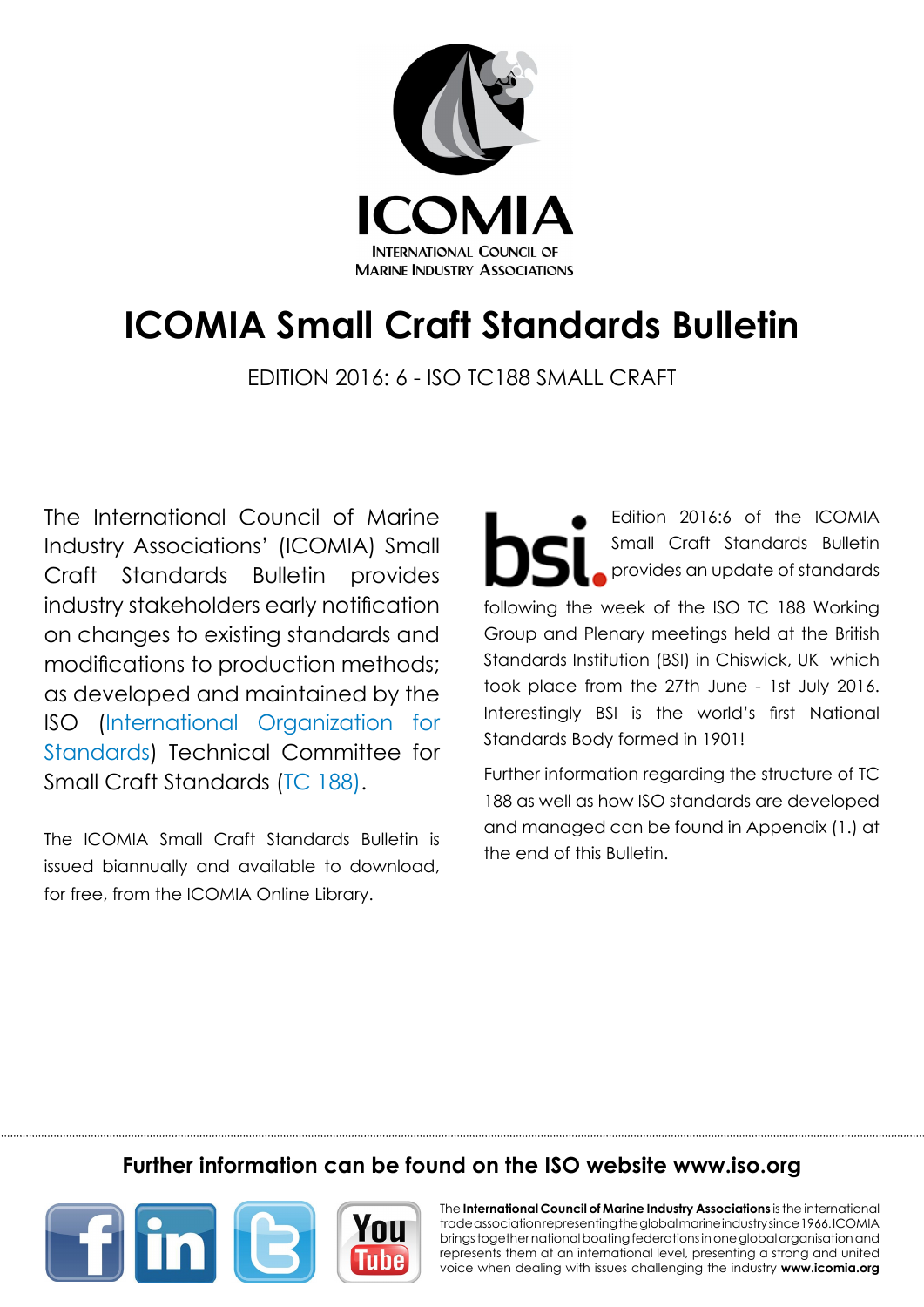

**ICOMIA Small Craft Standards Bulletin** Edition 2016: 6 Marine Industry Associations PAGE 2

## **CURRENT NEWS**

**[Rulefinder.net](http://www.rulefinder.net/)**, the online standards portal, has recently made a monthly access subscription available on their website.

This will allow companies working on smaller or custom one-off projects, who in the past have been unable to afford the annual subscription fees, access to ISO TC 188 small craft standards,

ABYC standards, Canadian Small Craft Regulations, MCA large yacht code, RINA rules for classification and the ICOMIA global conformity guidelines which are a comparison of the requirements found in ISO and ABYC standards. The benefits of using an online system are that the standards are always kept up-todate and can be viewed from any computer or tablet depending on location.

One of the quickest ways of finding out the status of a standard (whether it is about to be published or withdrawn) is by having a look at the official ISO online work programme summary [here](http://www.iso.org/iso/home/store/catalogue_tc/catalogue_tc_browse.htm?commid=54258&development=on) and clicking on the stage codes of the relative standards.

As a reminder, ICOMIA welcomes submissions of any relevant photographs or colour graphics that could be incorporated into future new standard publications as well as republication or revisions of previous versions. We believe this will help make them more 'user friendly' documents. **TC 188 Plenary** - One of the resolutions from the TC 188 Plenary meetings was to initiate a Committee Internal Ballot (CIB) to withdraw **ISO 10134:2003** *Small craft - Electrical devices - Lightning-protection systems*. The intention is to convert this standard into a Technical Report.



*ISO TC 188 Plenary meeting at BSI in London, UK on 1st July 2016.*

## **Further information can be found on the ISO website [www.iso.org](http://www.iso.org/iso/home.html)**



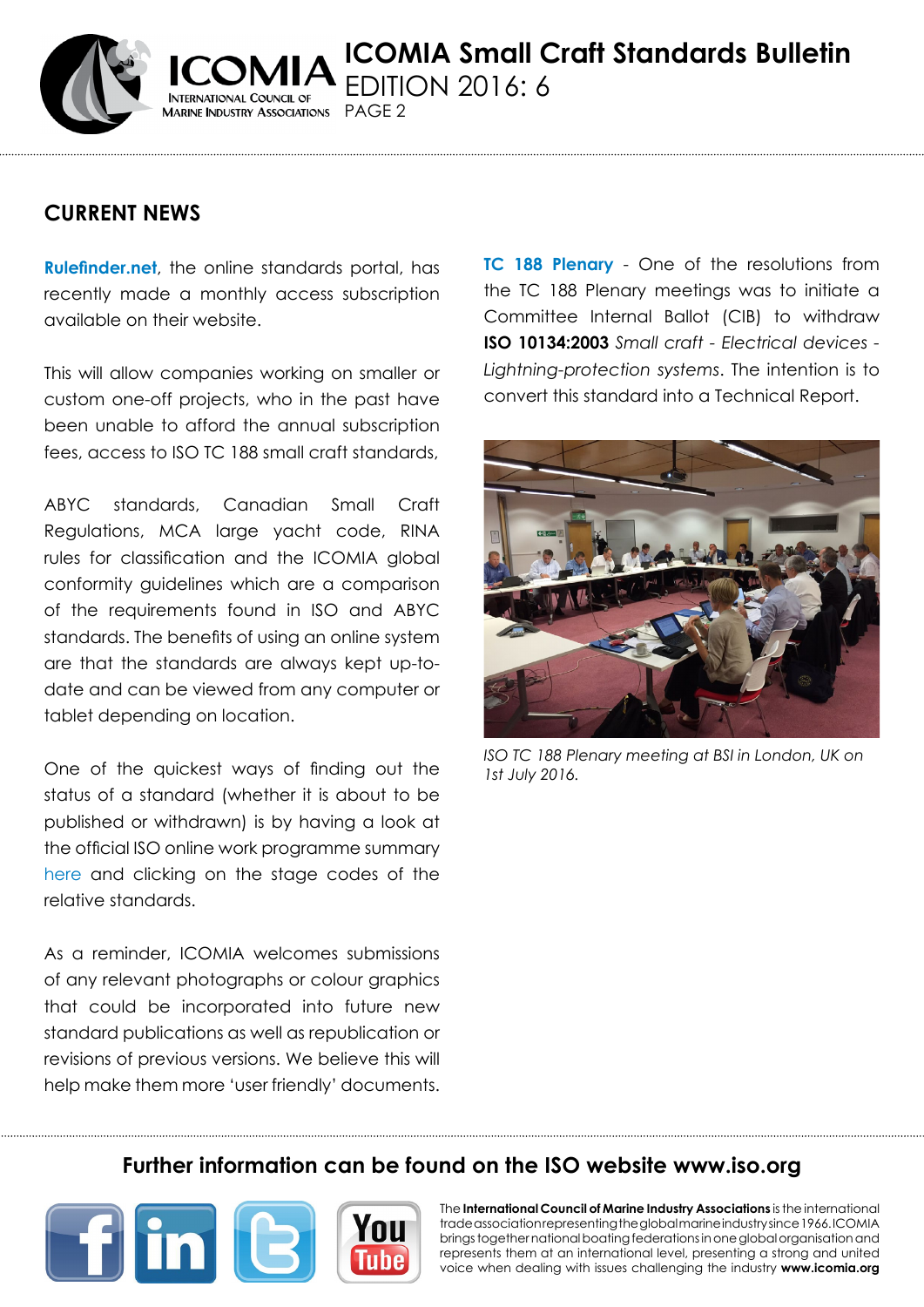

#### **A. The following standards have been published so far during 2016 – please make a note of when the previous editions of these will cease to give a presumption of conformity\***

**ARINE INDUSTRY ASSOCIATIONS** 

PAGF<sub>3</sub>

*\*On completion, standards supporting EU directive requirements are referenced in the Official Journal of the European Union (OJEU). A link can be found [here](http://ec.europa.eu/growth/single-market/european-standards/harmonised-standards/recreational-craft). This step is referred to as 'harmonization'.* 

*A harmonized standard provides a presumption of conformity for certain legal requirements. This reference appears in a dedicated Annex of the relevant standard.*

*A standard's prefix reflects their publication as a European (EN) or International (ISO) standard or a combination of these.*

#### **EN ISO 8666** – *Principal data*

This standard was published in July 2016 and is the main 'go-to' reference standard in terms of principal dimensions and related data as well as mass specifications and various loading conditions. It was reviewed by members of WG 9 whose title was recently changed to *Main Dimensions and Documentations*.

**ISO 16315** – *Electrical propulsion systems*  This was a new project under the guidance of a joint working group – JWG 1 which was compiled from members of TC 188 as well as the International Electro technical Commission (IEC) TC 18 *Electrical installations of ships and of mobile and fixed offshore units*.

One of the many tasks of this JWG was to incorporate the statement included in the new 2013/53/EU Directive – 'Electric propulsion circuits shall not interact with other circuits in such a way that either would fail to operate as intended.'

The standard was published in March 2016.

*Note: ISO 16315:2016 addresses the design and installation of alternating current (AC) and direct current (DC) electrical systems used for the purpose of electrical propulsion and/or electrical hybrid (system with both a rechargeable battery and a fuelled power source) propulsion.*

*It applies to electrical propulsion systems operated in the following ranges either individually or in combination: direct current of less than 1 500 V DC; single-phase alternating current up to AC 1 000 V; three-phase alternating current up to AC 1 000 V.*

**EN ISO 14895** – *Liquid fuelled galley stoves and heating appliances* The title and scope of this standard has recently changed to include heating appliances after it was recently published in May 2016.

It specifies the design, construction and installation of permanently installed galley

# **Further information can be found on the ISO website [www.iso.org](http://www.iso.org/iso/home.html)**



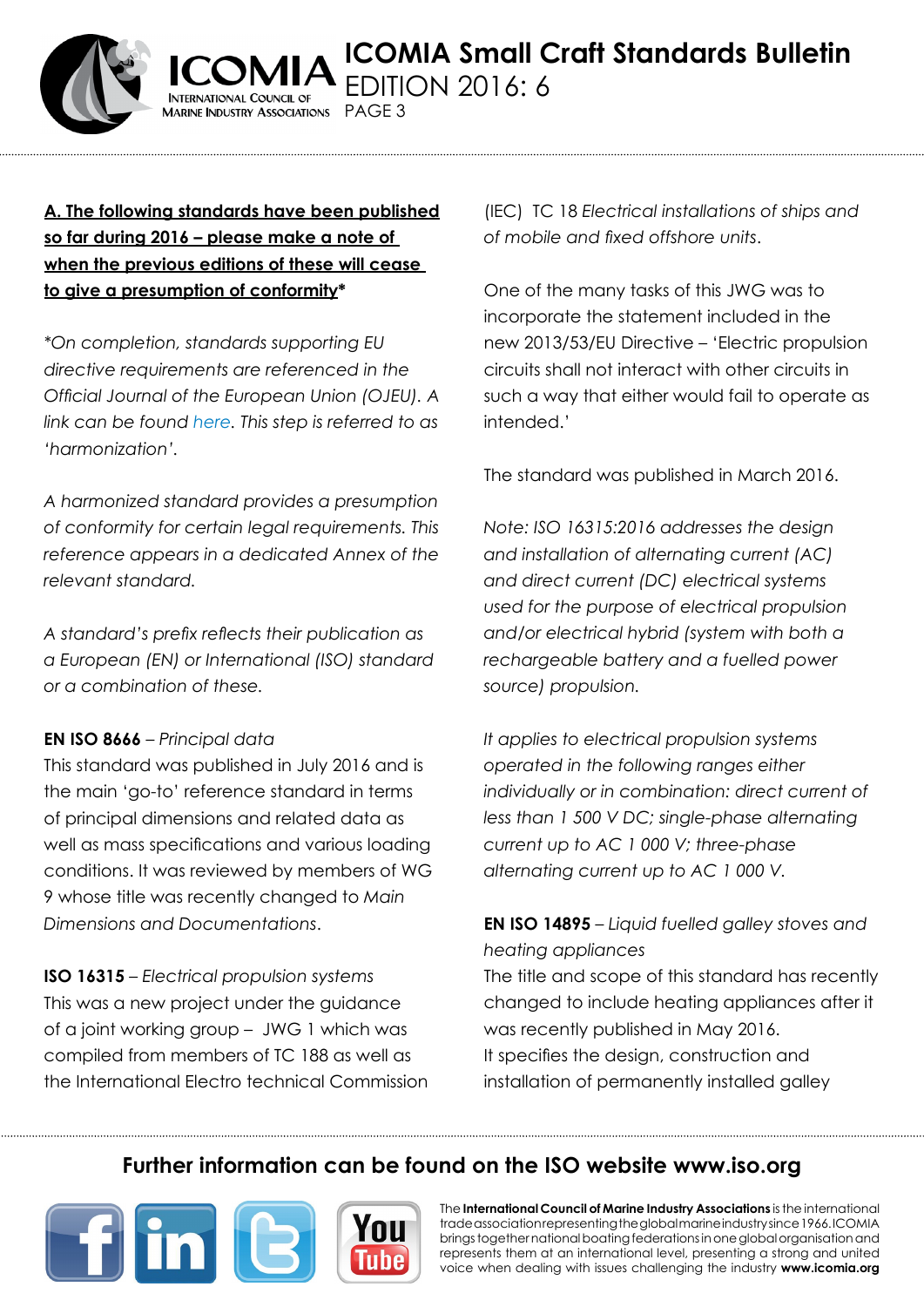

stoves and heating appliances using fuels which are liquid at atmospheric pressure - these include open flame galley stoves, ceramic hobs, blown air heaters and water heating appliances.

ARINE INDUSTRY ASSOCIATIONS PAGE 4

## **EN ISO 11592 -1** - *Small craft less than 8 m length of hull - Determination of maximum propulsion power rating*

This standard replaces EN ISO 11592:2001 since a new work item (as a part 2.) is under development to include all craft above 8m but less than 24m. It was published in February 2016 and the new title is *Determination of maximum propulsion power rating - Part 1: Craft with a length of hull less than 8 m.*

Further details regarding EN ISO 11592 -2 can be found under Section C. later in this Bulletin.

#### **ISO 9094** - *Fire protection*

This standard was published on the 13th November 2015 but this latest version has not been formally harmonised and its reference published in the OJEU. We understand that this is a serious concern to industry and are hoping to get it harmonised as quickly as possible.

## **B. The following standards have been noted as requiring a review based on the publication of the new Recreational Craft Directive 2013/53/EU**

**EN ISO 8099** – *Toilet waste retention systems*  ICOMIA is currently convenor of the new working group (WG 30) assigned to develop a new part of the standard to cover waste

treatment systems, the full title will be ISO 8099- 2 - *Small craft - Waste systems - Part 2. Waste water treatment*

Craig Scholten representing ABYC in the US is the new Project Leader of the group, replacing Brian Goodwin. Any experts wishing to be involved in this new project can contact ICOMIA.

ISO 8099-1 - *Small craft - Waste systems - Part 1.Waste water retention* will be published shortly as it has been approved for registration as an FDIS (Final Draft International Standard).

## **EN ISO 10087** – *Craft identification - Coding system*

This standard is currently awaiting FDIS registration. Delays in publication have been due to the draft implementing act which is currently under 4 weeks Inter Service Consultation between the European Commission and the EU Member States. Please note that the new requirement in the 2013/53/EU Directive regarding MIC codes only being able to be assigned by the national authority of an EU Member State will not be amended by the implementing act. WG 9 will be meeting at METS 2016 in Amsterdam to finalise any changes.

#### **EN ISO 14945** – *Builder's Plate*

After a systematic review (SR) last year it was agreed to review this standard to be inline with the new Essential Requirements for builder's plates in the Post Construction Assessment

# **Further information can be found on the ISO website [www.iso.org](http://www.iso.org/iso/home.html)**



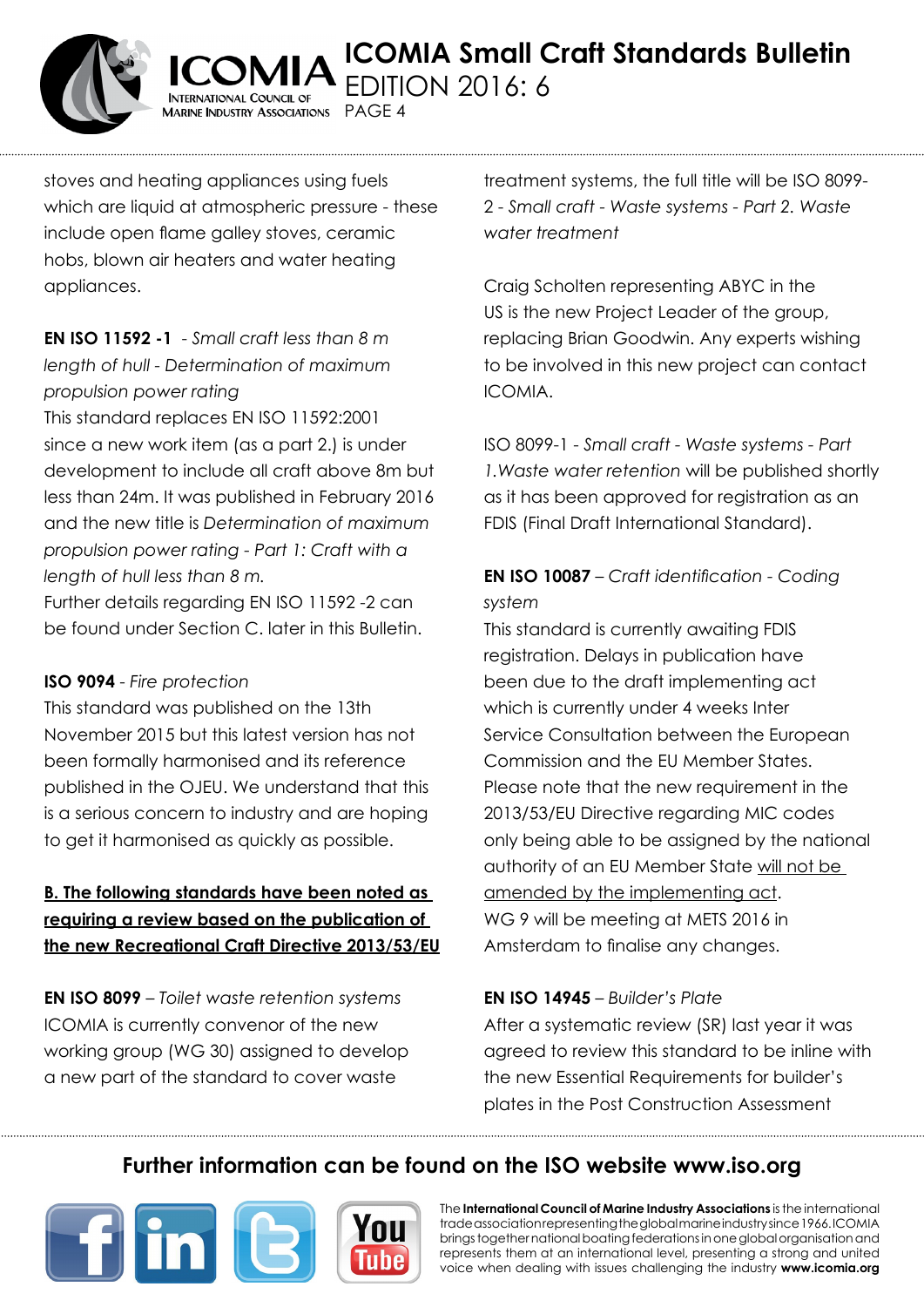

(PCA) Module to include the Notified Bodies contact details. In July 2016 the Committee Draft (CD) and new work item proposal was approved via ballot and further discussions will take place during METS 2016 in Amsterdam.

 $A$ arine Industry Associations  $PAGE5$ 

**EN ISO 14946** - *Maximum load capacity* A resolution was made at the beginning of this year to start a revision of this standard. Currently the CD version has been approved (June 2016) and after additional work on some detailed drawings defining the seat and occupancy areas it will undergo a DIS ballot after the WG meets at METS 2016.

**EN ISO 11591** – *Field of vision from helm position* Due to some significant changes made during a meeting as part of the TC 188 plenary, it was decided to delay FDIS registration of the draft until after the next WG meeting which will take place in Düsseldorf, Germany during BOOT 2017.

The term 'engine driven' has been removed from the title and it is also proposed to change 'helm position' into 'steering position' or 'steering area' in order to accommodate sailing craft with more than one steering position.

**EN ISO 15085** – *Man overboard prevention and recovery* 

It was decided in mid 2015 that due to time constraints it was important to rather work on a 2nd amendment to incorporate the new RCD wording '…shall be accessible to or deployable by a person in the water unaided'.

A number of editorial and technical comments have been made to the 2nd DIS version of the draft (after it was disapproved during the 1st DIS ballot) and there are also concerns that in terms of tests on PFD's their may be possible contradictions with national laws or regulations. A 3rd DIS will be discussed at METS 2016 later this year under the guidance of Mr Sebastien Milcendeau (France) who will take over the role of convenor of WG 3.

## **C.The following standards are currently undergoing development.**

**EN ISO 11592-2** - *Determination of maximum propulsion power rating -- Part 2: Craft with a length of hull between 8 m and 24 m* This new work item is under development to include all craft above 8m but less than 24m. A draft international standard (DIS) was discussed during the ISO TC 188 plenary week at BSI and the WG will continue to revise the DIS at a meeting held at METS 2016.

**EN ISO 11812** – *Watertight or quick draining recesses and cockpits* A revised committee draft (CD) was approved in May last year. A DIS is currently in preparation, but there are still some issues pending, such as 'recesses with a low risk of flooding' that are found in multihulls, fly bridges, etc.

# **Further information can be found on the ISO website [www.iso.org](http://www.iso.org/iso/home.html)**



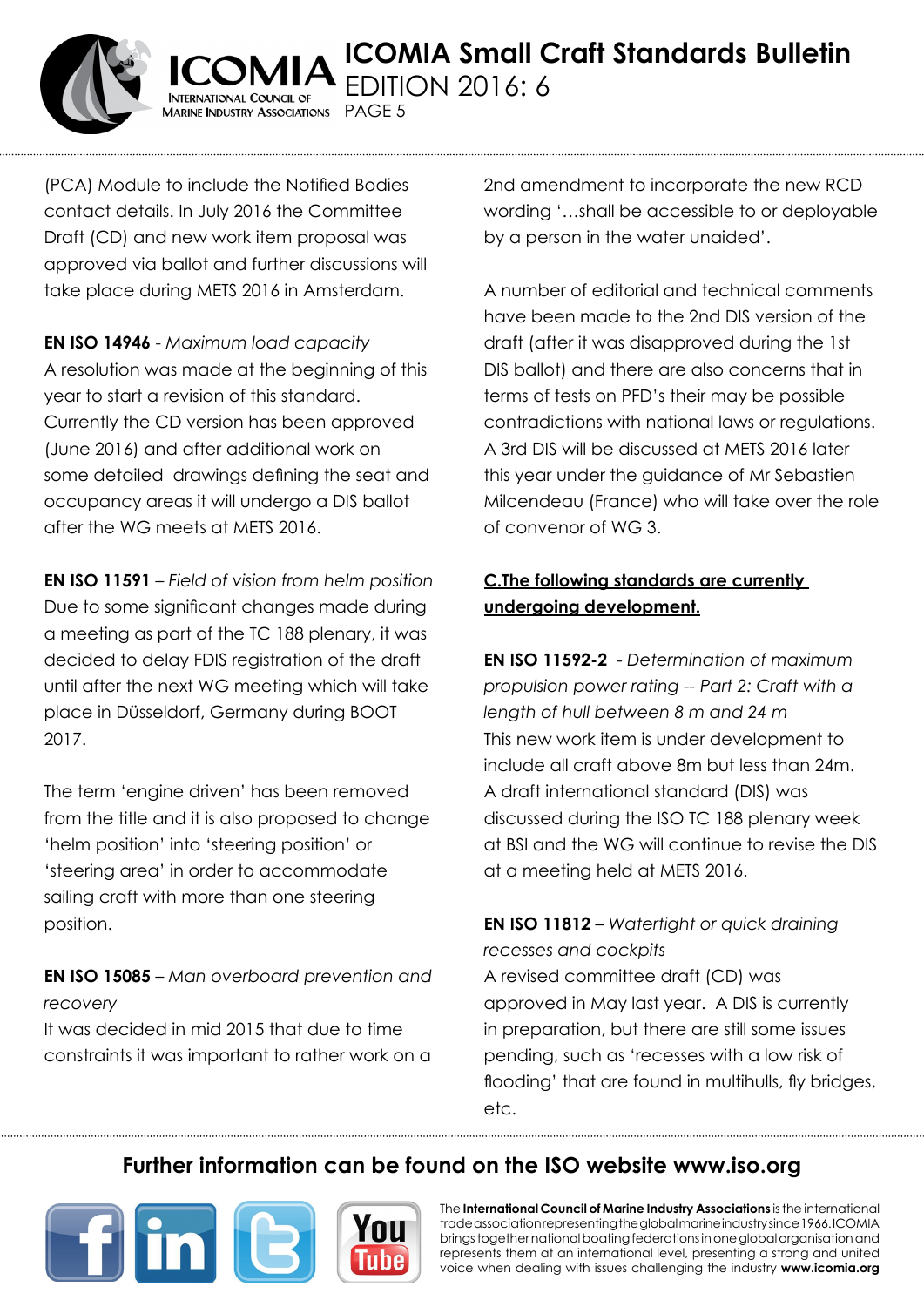

WG 3 met in London in June 2016 and made significant progress in addressing all the comments.

AARINE INDUSTRY ASSOCIATIONS PAGE 6

*Please note: There is a possibility that this standard will be moved across to WG 22 who deal with the stability standards as there were a number of technical items and definitions that need to be considered for both standards.*

**EN ISO 12215-5** – *Hull construction and scantlings - Part 5: Design pressures for monohulls, design*

*stresses, scantling determination*

This part of the standard is still undergoing major revision which also impacts on part 7. and 10. below. A committee draft (CD) recently received approval after a ballot that ended in July 2016. Comments from this ballot will be addressed during a WG meeting at METS 2016.

A monitoring tool/application - http:// www.webscant.com/ - has been set up as a comparison tool to analyse submitted data for existing recreational craft projects (using the current version of part 5.) against the existing standard and to build a data base with significant knowledge.

Readers of this bulletin involved in scantling calculations are invited to submit their own relative scantlings data (before the end of 2017) and then to later receive the results.

All questions relating to this online tool should be directed to the WG convenor, Mr Grégoire Dolto dolto@fin.fr

**ISO 12215-7** – *Hull construction and scantlings – Part 7: Scantling determination of multihulls* This part of the standard has reverted back to NWIP (New Work Item Proposal) status and once completed will be sent for DIS enquiry.

**ISO 12215-10** – *Hull construction and scantlings – Part 10: Rig loads and attachments* This part of the standard has also reverted back to NWIP status and once approved (voting closes August 2016) will be discussed during METS 2016.

**EN ISO 12216** - *Windows, port lights, hatches, deadlights and doors – Strength and tightness requirements*

Unfortunately this standard has been reverted back to New Project (NP) status and a committee draft along with an ISO form 4 will need to be completed shortly. The working group dealing with this standard, WG 20, has a new convenor, Ross Wombwell (United Kingdom).

## **EN ISO 9093-1&2** – *Sea-cocks and through-hull fittings.*

Parts 1 and 2 will be revised due to new materials available on the market and could also be combined into one standard.

# **Further information can be found on the ISO website [www.iso.org](http://www.iso.org/iso/home.html)**



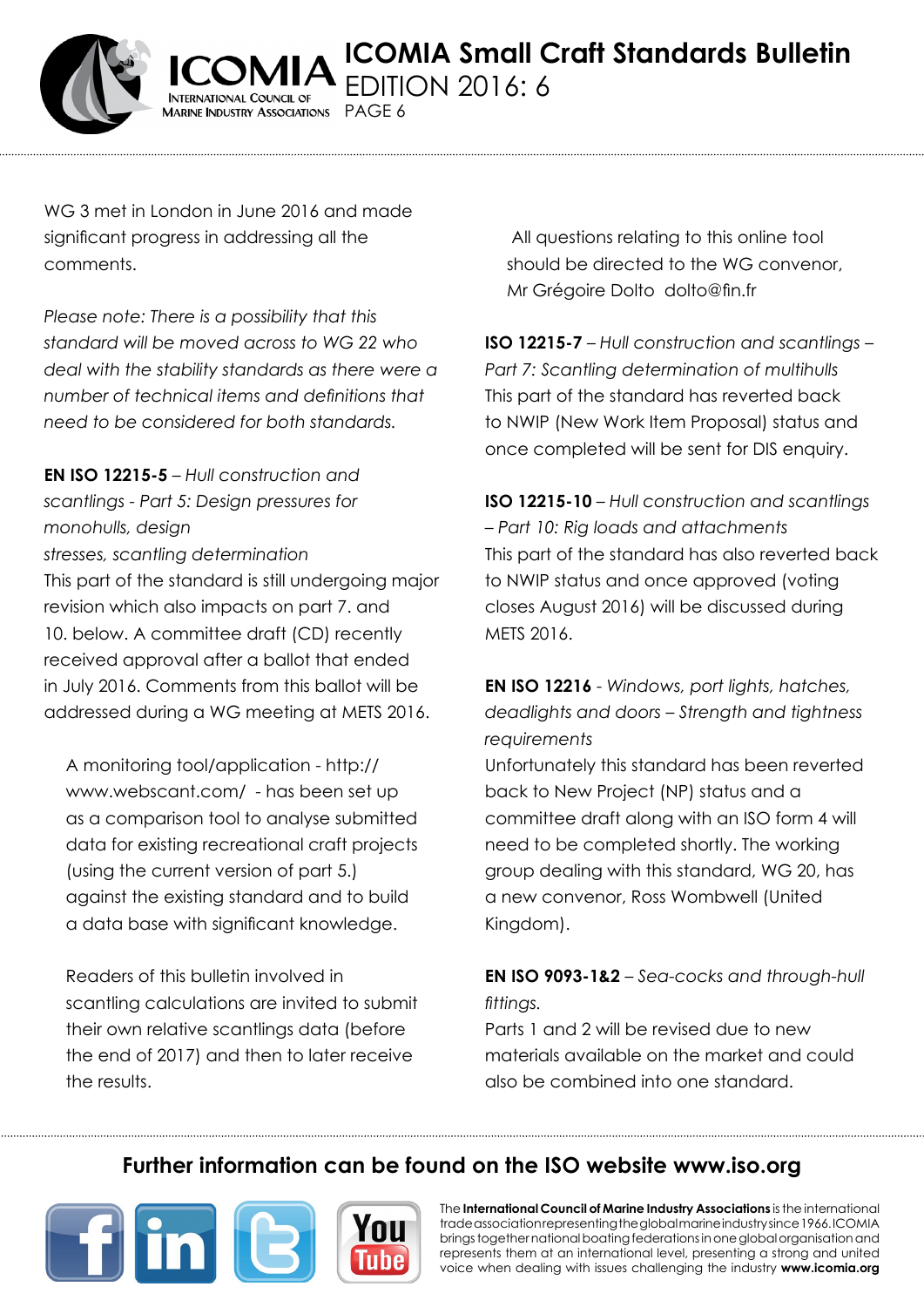

**ICOMIA Small Craft Standards Bulletin** Edition 2016: 6 **TERNATIONAL COUNCIL OF** 

The project leader will be Ross Wombwell (United Kingdom) and the revision is intended to be developed under the default timeframe of 3 years. The work will be allocated to a new working group SC 2/WG 6 with Sam Behrmann (Sweden) as Convenor. A revision of **ISO 15083:2003** - *Bilge-pumping systems* would also be started within this new working group.

**ARINE INDUSTRY ASSOCIATIONS** 

Page 7

**EN ISO 8849:2003** - *Electrically operated directcurrent bilge pumps* This standard will be revised under its current working group, WG 10

**EN ISO 13297** - Electrical systems - Alternating current installations and **EN ISO 10133:2012**  *Electrical systems - Extra-low-voltage d.c. installations*

These two standards will be revised and merged under WG 10 into a single standard called Electrical systems — Alternating and direct current installations.

**EN ISO 11105:1997** - *Ventilation of petrol engine and/or petrol tank compartments*  This standard falls under SC 2/WG 2 and will shortly undergo revision. The project leader will be Robert Newsome (United States) and the revision is intended to be developed under the default timeframe of 3 years with the first meeting being held during BOOT Düsseldorf in January 2017.

## **D. The following standards have undergone systematic review in 2016**

**• ISO 6185-4:2011** - I*nflatable boats -- Part 4: Boats with a hull length of between 8 m and*  *24 m with a motor power rating of 15 kW and greater*

- **• ISO 11105:1997** *Ventilation of petrol engine and/or petrol tank compartments*
- **• ISO 13342:1995** *Static thrust measurement for outboard motors*
- **• ISO 8665:2006** *Marine propulsion reciprocating internal combustion engines -- Power measurements and declarations*
- **• ISO 6185-1:2001** - *Inflatable boats -- Part 1: Boats with a maximum motor power rating of 4,5 kW*
- **• ISO 15584:2001** *Inboard petrol engines -- Engine-mounted fuel and electrical components*
- **• ISO 9093-2:2002** *Seacocks and through-hull fittings -- Part 2: Non-metallic*
- **ISO 13592:1998** Backfire flame control for *petrol engines*
- **• ISO 9093-1:1994**  *Seacocks and through-hull fittings -- Part 1: Metallic*
- **• ISO 6185-2:2001** *Inflatable boats -- Part 2: Boats with a maximum motor power rating of 4,5 kW to 15 kW inclusive*
- **• ISO 8849:2003** *Electrically operated directcurrent bilge pumps*
- **• ISO 13591:1997** *Portable fuel systems for outboard motors*
- **• ISO 15083:2003** *Bilge-pumping systems*
- **ISO 10134:2003** *Electrical devices* --*Lightning-protection systems*

*\* Note: All the steering standards have been confirmed after systematic review in 2015 but TC 188 SC 2 WG 3 will investigate possibilities for alignment of requirements and merging all steering gear standards.*

# **Further information can be found on the ISO website [www.iso.org](http://www.iso.org/iso/home.html)**



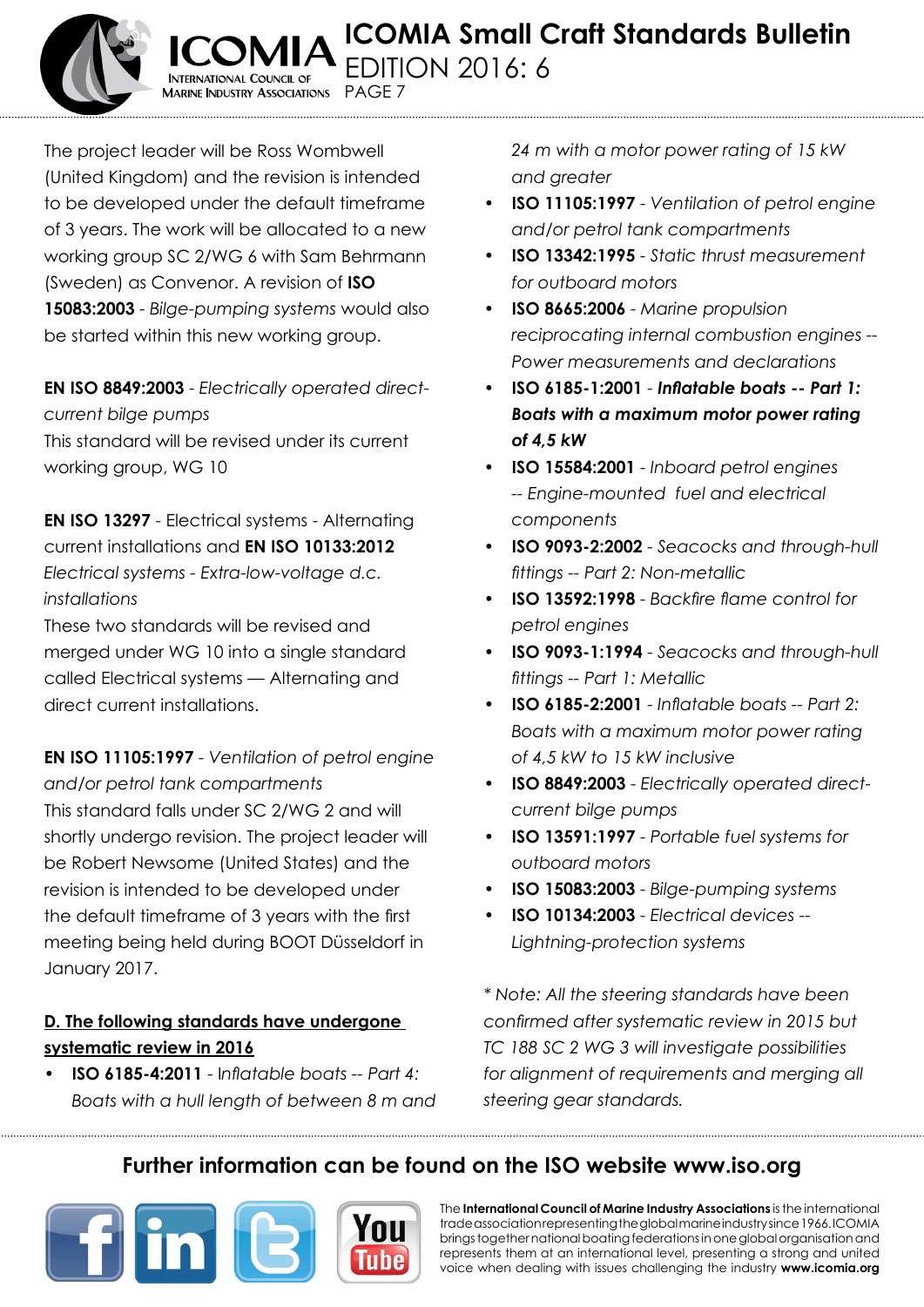

# **Appendix (1.)**

DEVELOPMENT AND MANAGEMENT OF ISO STANDARDS

Marine Industry Associations PAGE 8

ISO TC 188 is responsible for standardization of equipment and construction details of recreational craft, and other small craft using similar equipment, up to 24 metres length of the hull.

Currently, lifeboats and lifesaving equipment are covered by ISO TC 8.

ISO TC 188 has developed 78 published standards under the guidance of 21 separate working groups. Currently there are 12 active work groups and two Sub-Committees, **SC 1 Personal safety equipment** and **SC 2 Engines and propulsion systems**

The Secretariat of TC 188 is held by the Swedish Standards Institute (SIS) and Mr Erik Lundin (Erik.Lundin@sis.se ) is the Secretary.

Membership of TC 188 comprises of national standards bodies as well as liaison members who belong to other ISO TC's or to international or large regional organizations.

Only one member per country is allowed but they can have more than one representative within the committee.

There are two different categories:

**P-Members** are full members who actively participate and have an obligation to vote on all questions submitted within the TC. The following 24 countries are P-Members of TC 188: France (AFNOR), USA (ANSI), UK (BSI), Germany (DIN), Malaysia (DSM), Russia (GOST R), Portugal (IPQ), Iran (ISIRI), Japan (JISC), Republic of Korea (KATS), Belgium (NBN), Netherlands (NEN), Ireland (NSAI), Australia (SA), South Africa (SABS), China (SAC), Canada (SCC), Finland (SFS), Israel (SII), Sweden (SIS), Norway (SN), Switzerland (SNV), Italy (UNI) and Czech Republic (UNMZ).

**O-Members** follow the work as observers but cannot make any formal comments about the development process. The following 20 countries are O-Members of TC 188: Spain (AENOR), Austria (ASI), Romania (ASRO), Bulgaria (BDS), India (BIS), Denmark (DS), Ukraine (DSSU), Greece (ELOT), Croatia (HZN), Tunisia (INNORPI), Montenegro (ISME), Serbia (ISS), Iceland (IST), Hong Kong (ITCHKSAR), Hungary (MSZT), Cuba (NC), Poland (PKN), Slovakia (SUTN), Thailand (TISI) and Turkey (TSE).

## **Further information can be found on the ISO website [www.iso.org](http://www.iso.org/iso/home.html)**



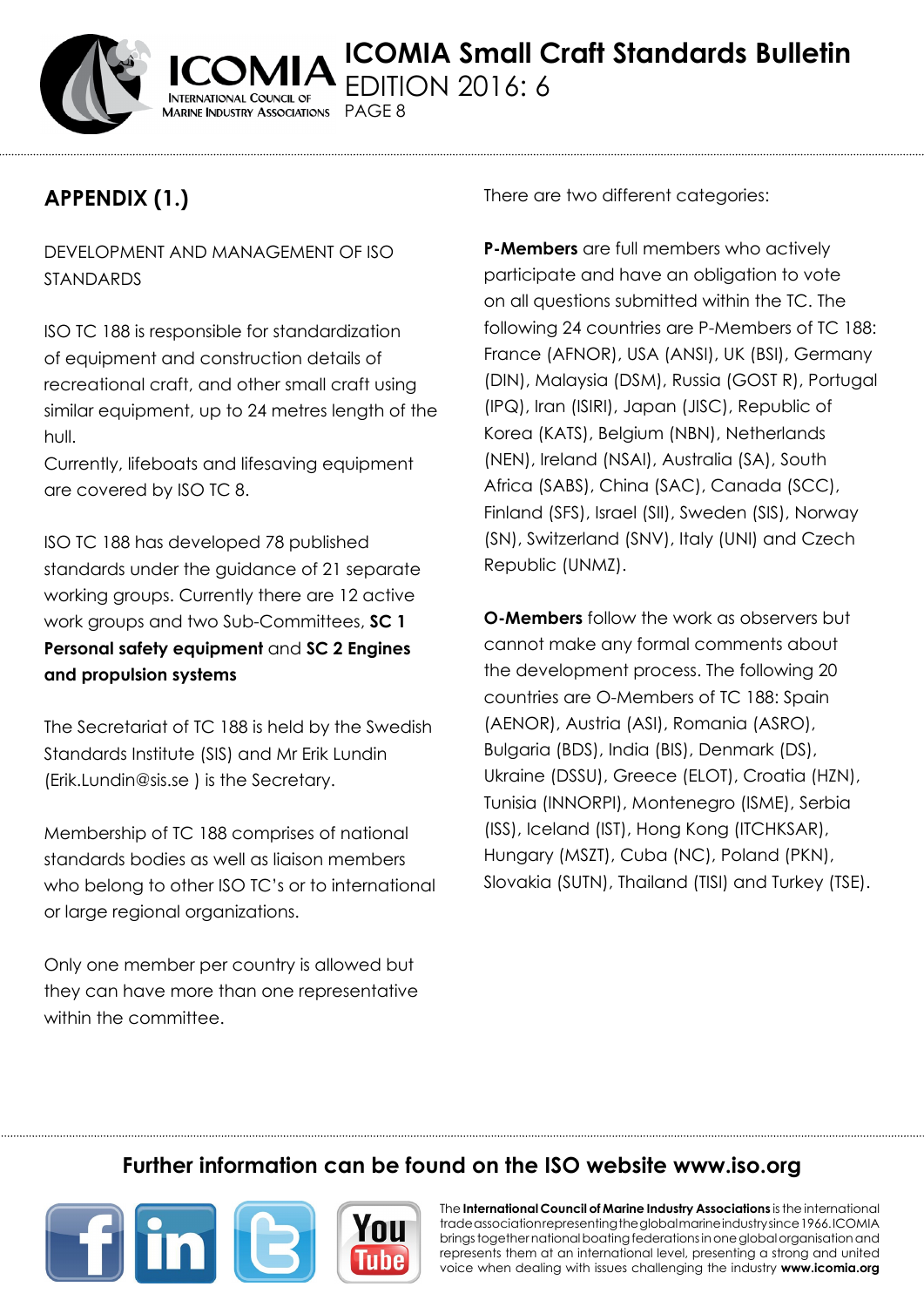**ICOMIA Small Craft Standards Bulletin** DITION 2016: 6

The development of an ISO International Standard (or revision or amendment of an existing standard) follows a series of stages:

ARINE INDUSTRY ASSOCIATIONS

PAGF<sub>9</sub>

1. Preliminary Stage - Preliminary Work Items (PWI) are submitted and voted on by the participating members of the technical or sub committees.

**2. Proposal Stage** – New Work Item Proposals (NP) are developed for a new standard, new part of an existing standard, a technical specification or a publicly available specification.

**3. Preparatory Stage** – This stage covers the preparation of a Working Draft (WD)

**4. Committee Stage** – The Committee Draft (CD) takes into account comments from national bodies and reaches a consensus on the technical content. This is an optional stage and can be skipped under certain circumstances.

**5. Enquiry Stage** – A Draft International Standard (DIS) is circulated to all ISO member bodies for a three month vote (this may be extended to a period of five months by the technical or sub committees concerned).

**6. Approval Stage –** The Final Draft International Standard (FDIS) is circulated within a three month period for a two month voting window. This is an optional stage and can be skipped under certain circumstances (although, not for harmonised standards).

**7. Publication Stage** – An International Standard (IS) is printed and distributed within one month after all corrections are made.

# **Further information can be found on the ISO website [www.iso.org](http://www.iso.org/iso/home.html)**



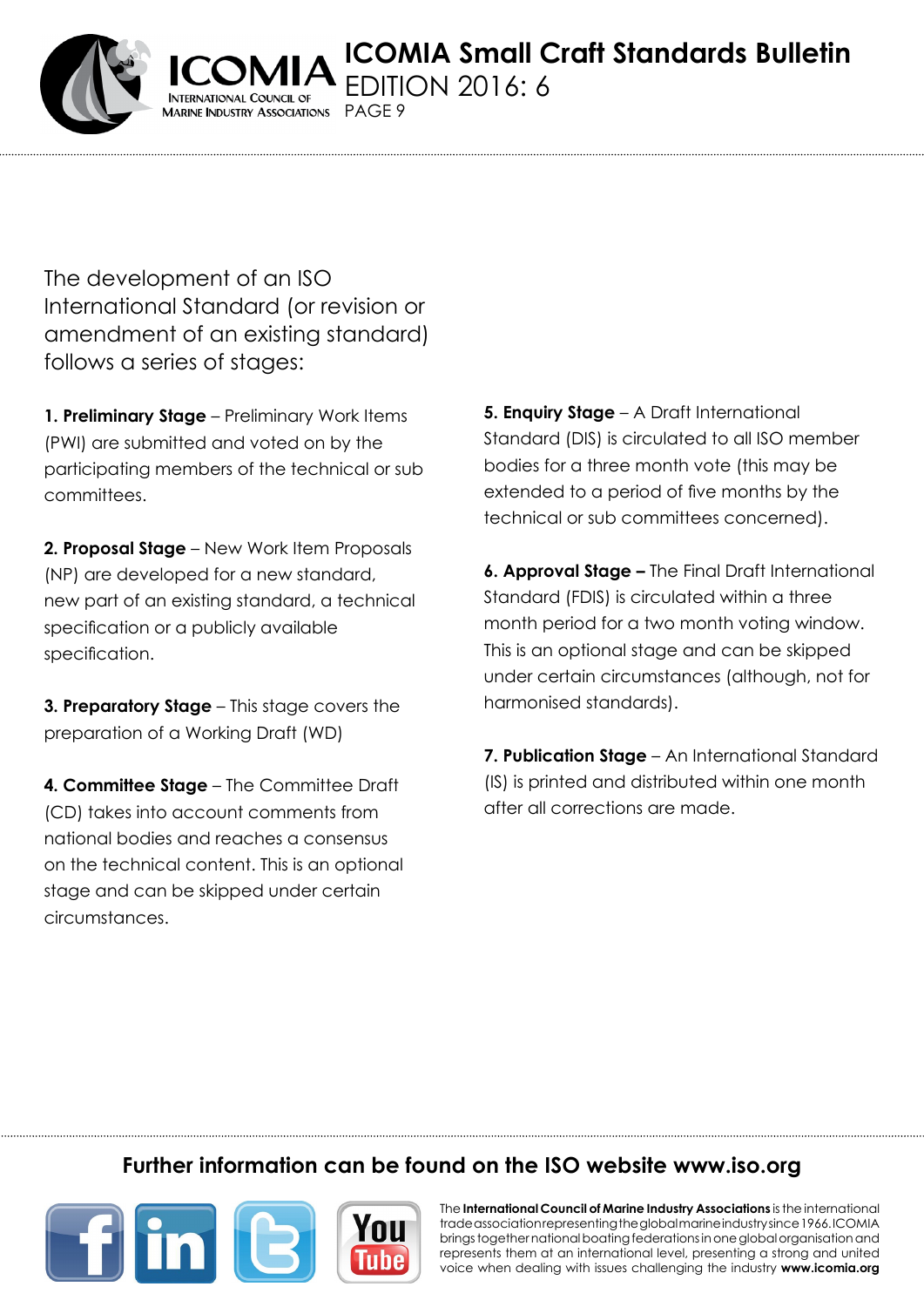

#### The international council of marine industry associations – **icomia** – is the international trade association representing the global marine industry since 1966

ICOMIA brings together national boating federations in one global organisation and represents them at an international level, presenting a strong and united voice when dealing with issues challenging the industry

No less than 36 national federations across the world are full members of ICOMIA today. Our members include the vast majority of the industrialised countries from North America across to Japan and China and from Finland to New Zealand.

ICOMIA's working committees predominantly consist of our member associations and provide forums where the national associations can share their experiences and most importantly plan collectively to address issues facing the industry worldwide. With the support of our members throughout the world and in conjunction with the appropriate associations, ICOMIA lobbies international authorities and major organisations, publishes documents and guidelines and produces tools to facilitate the growth of the industry.

ICOMIA's objectives are to provide a forum for the exchange of views between the different national marine industry associations; to produce internationally agreed standards to ensure high quality and safety of industry's products; to remove all barriers to trade, wherever they may exist; to promote boating and to give guidelines where appropriate.

ICOMIA represents an agreed international industry opinion on environmental matters related to boating and seeks to minimise any adverse effects of boating on the marine environment. Protection of the marine environment is an ICOMIA core value.

With the help of its members throughout the world and in conjunction with the appropriate boating associations, ICOMIA acts internationally on behalf of all those concerned for the boating industry's continued success and the public's ability to enjoy boating at all levels in a clean environment.

- Our working committees predominately consist of our member associations and address issues challenging the marine industry worldwide. Committees
- The ICOMIA Online Library contains useful Libr ary
	- information about the industry. Members can access and/or provide relevant data here.

With the help of our members throughout the world, ICOMIA acts internationally on behalf of all those concerned with the  $\overline{\mathsf{M}}$ mbers

marine industry.

FOR MORE INFORMATION ABOUT OUR WORK, PLEASE VISIT: WWW.ICOMIA.ORG